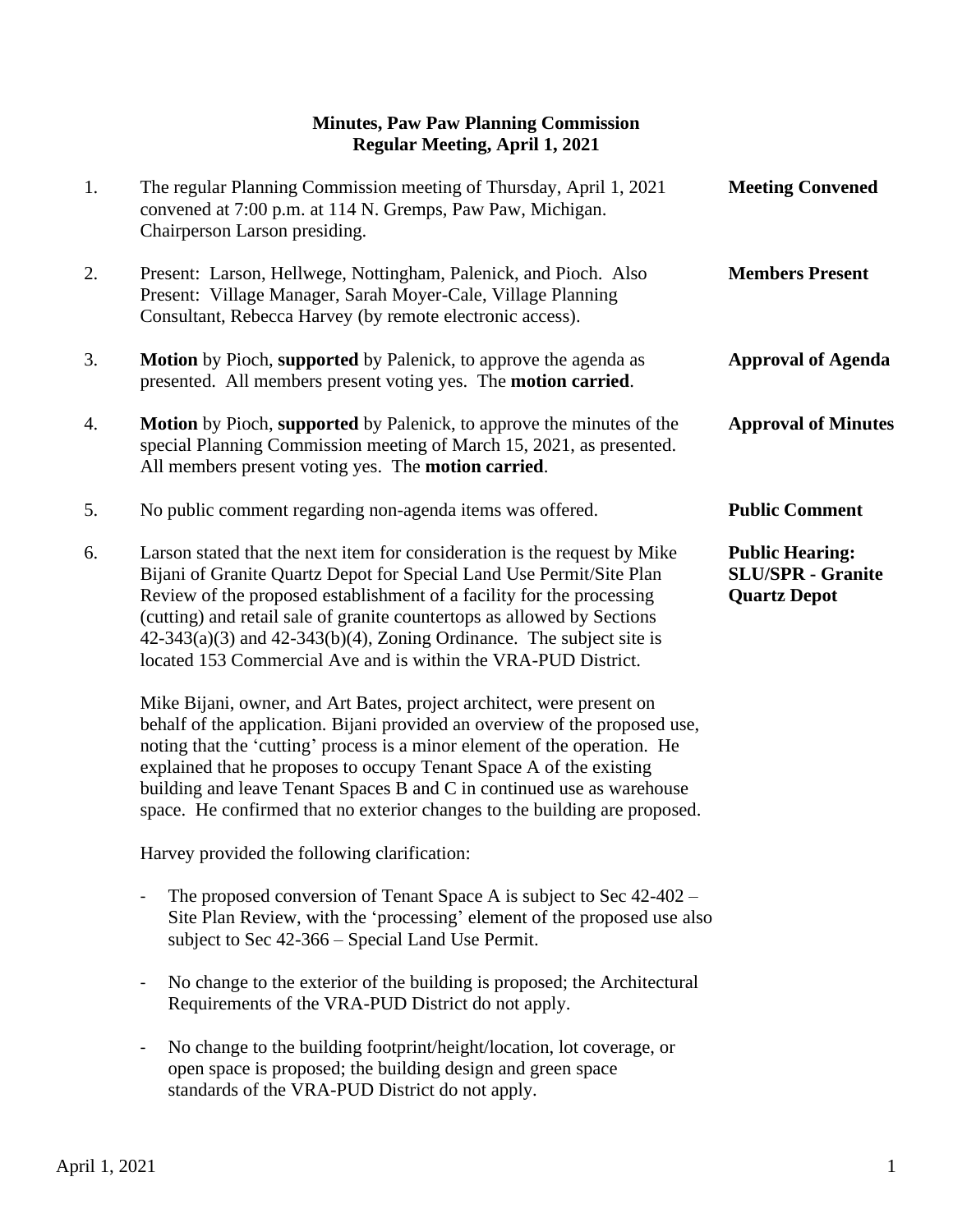Proposed site modifications (i.e., site access and parking/loading) trigger application of the site design/streetscape standards of the VRA-PUD District.

 In response to questions, Bijani confirmed that the rear parking area will be paved, adding that it is anticipated that the four parking spaces on Commercial Ave will frequently serve the retail space. He further noted that dumpster facilities will be kept inside the building.

No public comment was offered on the matter.

 Planning Commission discussion ensued regarding the application of the parking and streetscape standards to the subject site given that it is provided street frontage on all four sides and represents an existing development site.

 At the conclusion of the discussion, **motion** was made by Pioch, **supported** by Hellwege, to grant Special Land Use Permit and recommend Village Council approval of the Site Plan for 1) the establishment of 3 tenant spaces (Tenant Spaces A, B and C) within an existing building currently used as a warehouse, and 2) the conversion of Tenant Space A (5600 sq ft) from a warehouse to a facility for the retail sale/installation of granite countertops, with some processing (cutting) of the granite, at 153 Commercial Avenue, based upon the following findings:

- The streetscape standards of Section 42-458, namely the requirements for sidewalk, street trees and street lights, will apply only to Commercial Ave . . given that it currently functions as the frontage street for the building . . until such time as the site is redeveloped.
- Street furniture will not be required at this time.
- A bike rack will not be required at this time . . however, an area should be designated within the parking lot for bikes and a bike rack provided within two years of the date of site plan approval.
- The parking lot screening requirement shall not apply at this time . . given primary use of the on-street parking spaces and the existing surrounding street/land use pattern . . but will be revisited at such time as the site is redeveloped.
- Compliance with the Special Land Use Criteria set forth in Sec 42-366 and the Site Plan Review Criteria set forth in Sec 42-402.

Approval of the Site Plan is recommended **subject to the following conditions**:

- 1. Submission of a revised site plan for administrative review/approval showing the following additional details:
	- surface of driveways and parking area
	- storm water management plan for improved parking area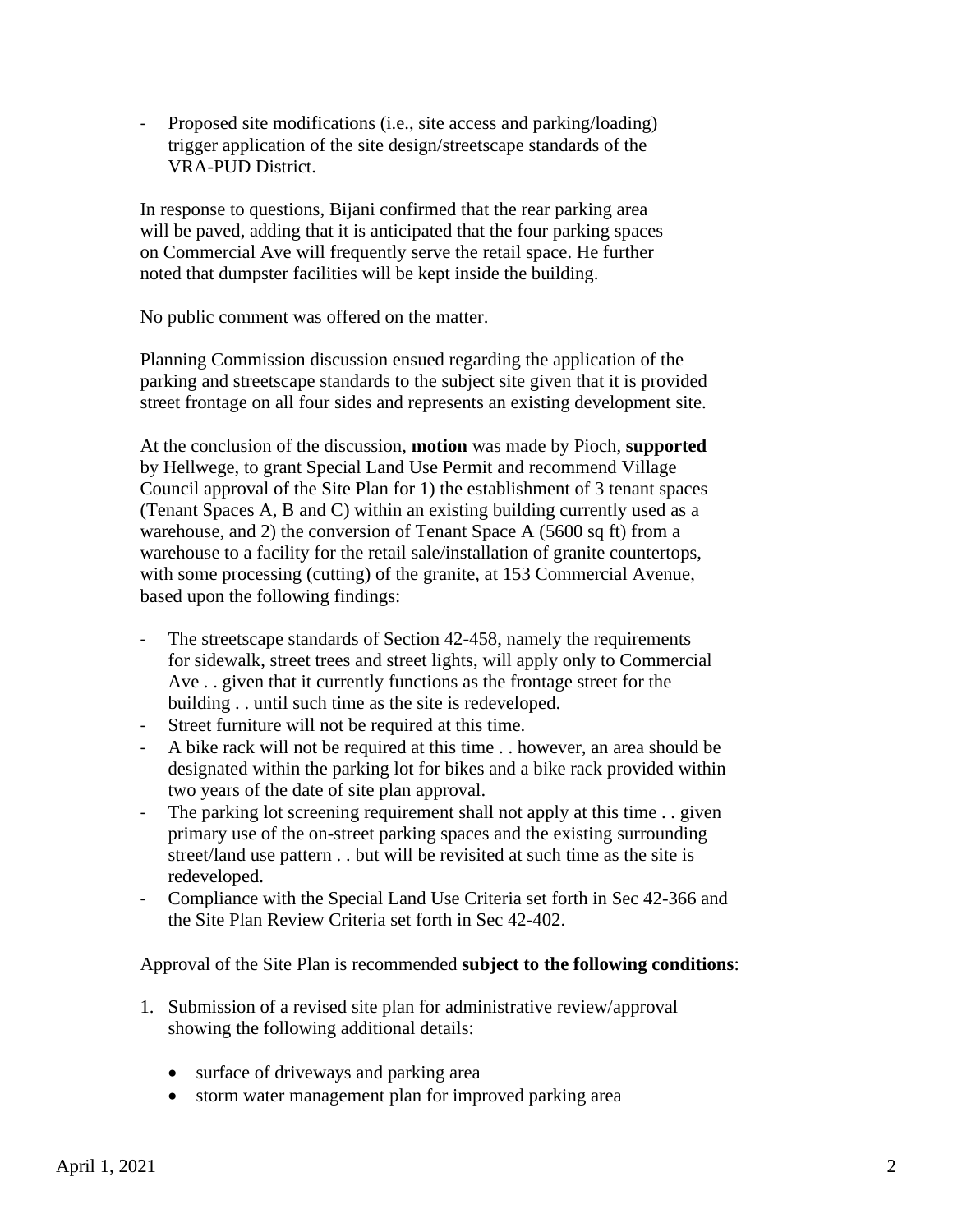- required streetscape elements (sidewalk, street trees, street lights) along the Commercial Avenue frontage
- designation of area within parking lot for bikes (noting bike rack for at least 9 bikes to be provided within two years)
- existing outdoor lighting
- 2. Compliance with the streetscape design requirements along the Commercial Ave frontage (sidewalk, street trees, street lights).
- 3. Any proposed signage shall be subject to review/approval through the sign permit process.
- 4. Village Fire Department review/approval.
- 5. Village Public Utilities Department review/approval of the storm water management plan.
- 6. Compliance with all applicable Federal, State and Local codes/ordinances.

All members present voting yes. The **motion carried**.

7. Larson stated that the next item for consideration is continued discussion **Ongoing Business:** of the fencing standard set forth in Sec 42-405(c)(3) and the use of barbed **Fence Standards** wire fences in the Village.

 She reminded that following Planning Commission discussion in February, Harvey was directed to prepare a report that outlines the pros/cons of allowing barbed wire fencing in the Village; the concerns with attempting to allow barbed wire fencing only for specific land uses; how 'protective measures fencing' serves as a preferred option to barbed wire fencing; and the costs associated with such an option. It was requested that the report be presented for review in March.

Harvey provided an overview of the Planning Commission memo on 'fencing', highlighting the requested informational elements. Planning Commission members expressed support for the content and format of the report, suggesting only that the cost details of barbed wire fencing and protective measures fencing be set forth in a single section in the report to better demonstrate the comparison.

It was further agreed that the memo provides foundational information on the subject that would be helpful to the Village Council in their consideration of the issues and recommendation of the Planning Commission.

**Motion** was then made by Palenick, **supported** by Hellwege, to accept the memo on fencing, with the requested revision, and request that it be submitted to the Village Council to use in their continued consideration of the 'barbed wired fencing' question. All members present voting yes. The **motion carried**.

8. **Motion** by Pioch, supported by Palenick, to nominate and elect Kathy **New Business**: Larsen as Chair. All members present voting yes. The **motion carried**. **Election of Officers**